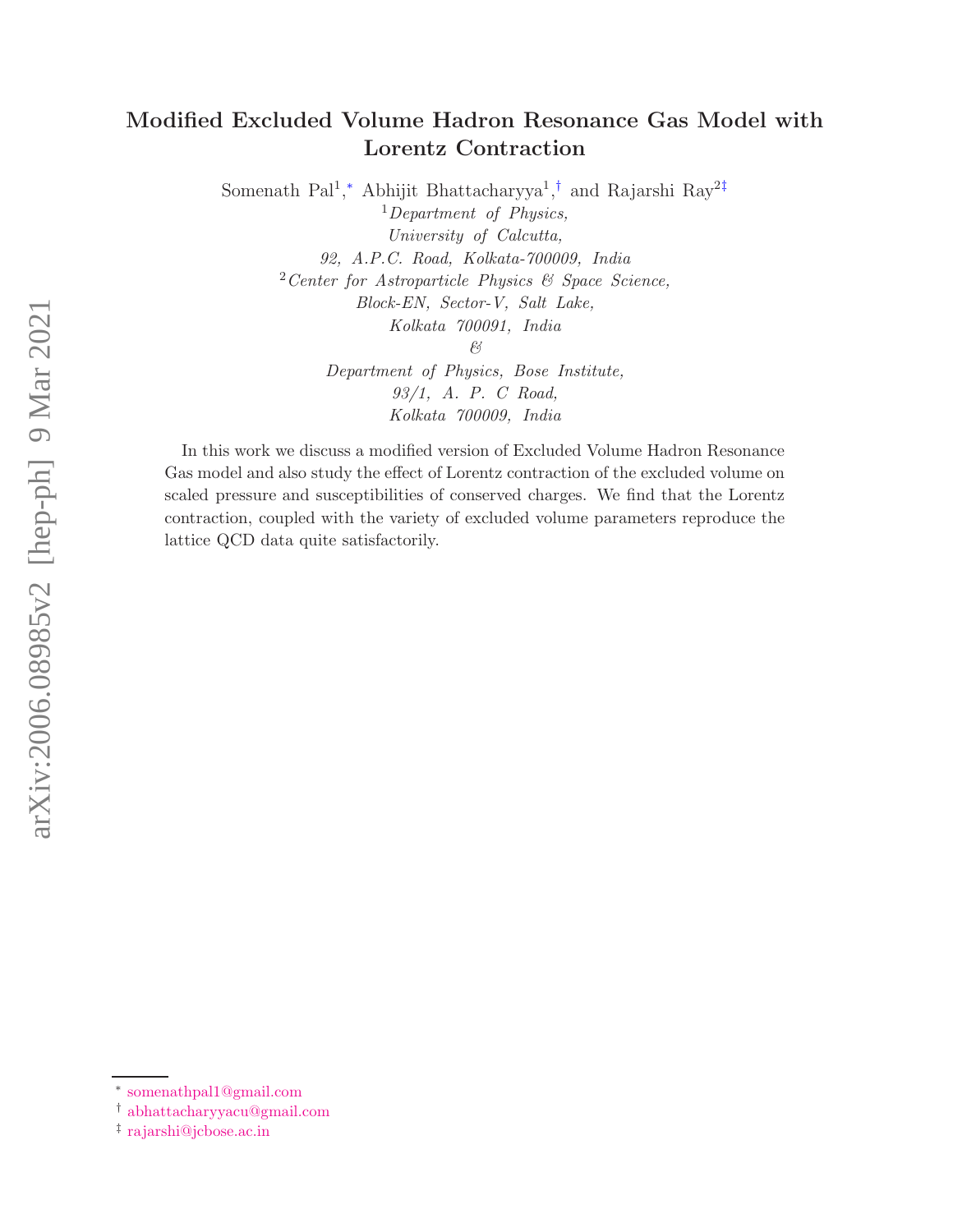#### I. INTRODUCTION

Studies of strongly interacting matter at high temperatures and/or high densities have been of great interest for some decades. In the early universe, a few microseconds after the Big Bang, strongly interacting matter is expected to have existed in the colour charge deconfined quark-gluon phase [1]. On the other hand, dense strongly interacting matter can be found inside neutron stars [2]. There are several ongoing and up-coming experiments with ultra-relativistic heavy ion collision which are recreating such phases of strongly interacting matter. Among the experimental programmes, Large Hadron Collider (LHC) at CERN, Geneva and Relativistic Heavy Ion Collider (RHIC) at Brookhaven, New York, have already enriched lot of our understanding in this direction. The ongoing experiments in these facilities as well as the upcoming facilities at GSI, Darmstadt and at JINR, Dubna, are expected to further expand our knowledge about the various facets of strongly interacting matter at high temperature and density.

The experimental investigations have been very well supported by significant advancements of the theoretical approaches. One of the main objectives of these explorations is to understand the thermodynamic phases as well as the phase diagram of strong interactions at high temperatures and high densities. At high temperature and low density, the phase boundary between hadronic and quark-gluon matter is found to be a crossover [3, 4], while at low temperature and high density there is possibly a first order phase transition [5–10]. Thereby the possibility of observing signatures of a critical end point  $(CEP)$  [11–14] has become an extremely active field of research.

Though quantum chromodynamics (QCD) is the theory of strong interactions, the traditional perturbative methods of field theory is inadequate because the strong interaction coupling may not be small for the temperatures and densities concerned. Lattice QCD (LQCD) is the most important non-perturbative tool that can describe strongly interacting matter at high temperatures [3, 15–29]. However, the Monte Carlo techniques of LQCD cannot be applied to a system with finite baryon chemical potential  $\mu_B$ , as the fermion determinant becomes complex. However, the Taylor expansion of thermodynamic quantities around  $\mu_B = 0$ , for a given temperature T, can be used until  $\mu_B$  is close to a phase boundary. For this reason, people build effective models to study properties of strongly interacting matter in non-perturbative domain. Some examples of such models are Polyakov Loop Extended Nambu-Jona-Lasinio (PNJL) Model [30–36], Hadron Resonance Gas (HRG) Model [37–46], Polyakov-Quark-Meson (PQM) model [47–50], Chiral Perturbation Theory [51], etc., which successfully describe some aspects of strongly interacting matter.

HRG model is used to describe a system of dilute gas consisting of hadrons and is based on Dashen, Ma, Bernstein theorem [52]. In this model attractive interactions among hadrons are taken care of by considering the unstable resonance particles as stable particles. HRG model successfully describes the experimental data of a system at freeze out [53]. However, repulsive interaction among the particles in the hadronic system is also important [54]. This is taken into account in the modified version of HRG model, namely, Excluded Volume Hadron Resonance Gas (EVHRG) model where repulsive interaction comes into play due to finite excluded hardcore volume of the particles [55–61].

Recently, several works have been done on EVHRG using different sizes for different hadrons. In Ref. [62], the authors have studied the effect of excluded volume on the equation of state. In particular, they have looked in to the pressure and the trace of the energy momentum tensor and compared their results with the lattice data. They have found that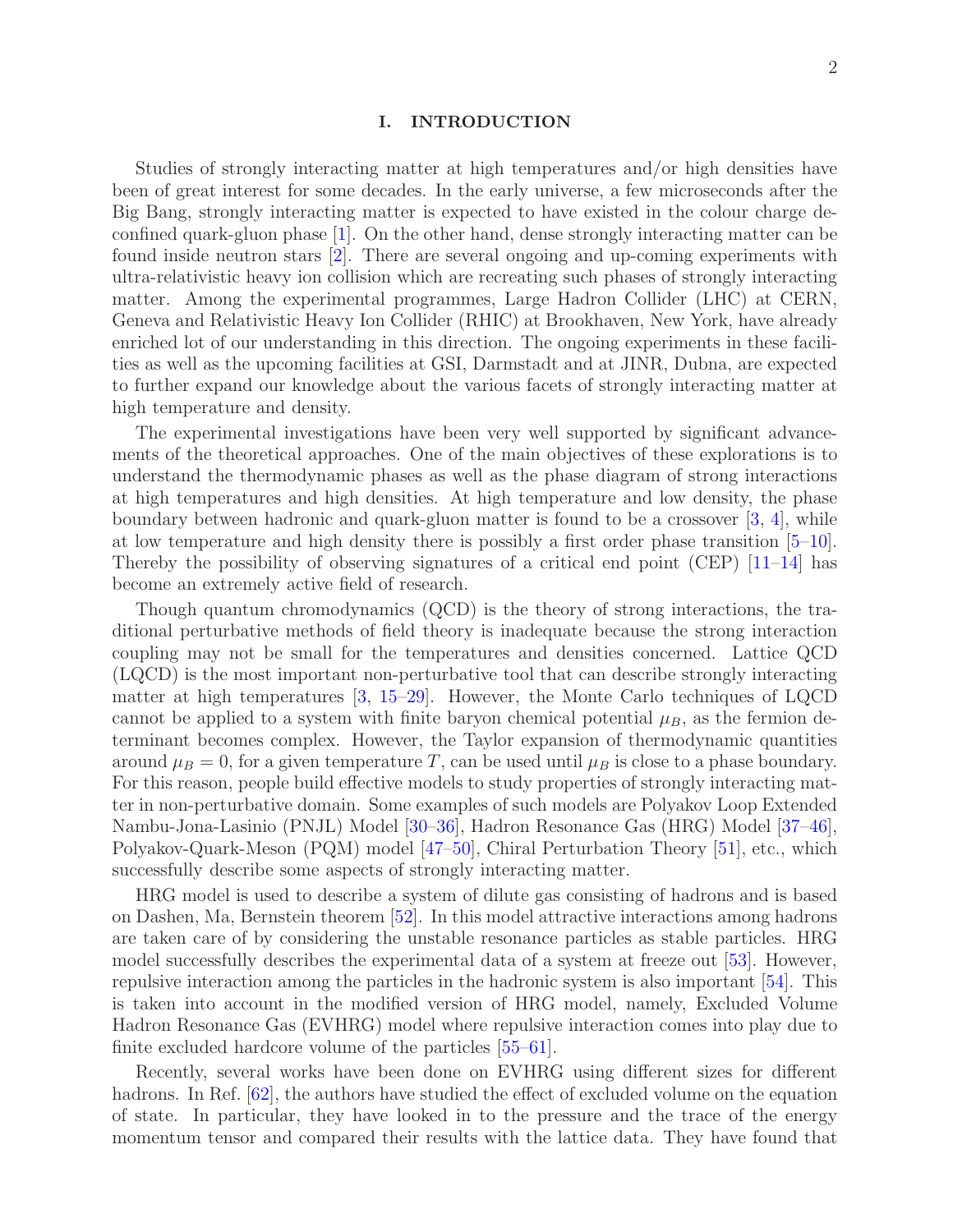the best fits are obtained when the excluded volume is inversely proportional to the mass of the particle. Recently there is a renewed interest in studying multiplicity data [63, 64]. However, a more prudent approach has been followed in Ref. [65] where HRG model has been studied in the light of both multiplicity and fluctuation data. The authors have treated temperature and chemical potential as parameters and tried to fit those by fitting the data using non-interacting HRG model. Fluctuations of baryon number and strangeness within HRG model with repulsive mean field approach with the effect of missing resonances has been studied in Ref. [66]. HRG model with parity-doubled baryons having temperature dependent mass was used to calculate charge susceptibilities in Ref. [67] and it was found that mass reduction at high temperatures overshoots the lattice data. The contribution of heavy resonances through exponential Hagedorn mass spectrum to fluctuations of conserved charges was discussed in Ref. [68]. In Ref. [69], a comparison between EVHRG hardcore repulsion and interaction based on S-matrix in HRG framework was considered and it was found that for a  $\pi N\Delta$  system, there is good agreement between the two approaches with excluded volume radius  $R = 0.3$  fm for pions and nucleons. In Ref. [70], the authors have shown that the mid-rapidity data for hadron yield ratios at AGS, SPS and two highest RHIC energies, are best fit when  $R_{\pi} = 0, R_K = 0.35 fm, R_{mesons} = 0.35 fm, R_{baryon} = 0.5 fm$ . In Ref. [71], a choice of 2nd virial coefficient for nucleons  $= 3.42 fm^3$  was found to generate the ground state nuclear properties well. Some other choices can be found in Refs. [72–74]. This indicates that there is no strict consensus about the value of excluded volume of hadrons.

Fluctuations of conserved charges are useful indicators of phase transition between hadronic and quark gluon plasma phase. Existence of CEP can also be indicated by divergent fluctuations. One can calculate charge susceptibilities which are related to fluctuations via fluctuation-dissipation theorem. If net baryon number of the system is small then transition from hadronic to QGP phase is continuous and fluctuations are expected not to show singular behaviour. On the other hand Lattice QCD calculation shows that at small chemical potentials, susceptibilities show rapid increment near the crossover region. Higher order susceptibilities are considered to be more sensitive to phase transition. Fluctuation of conserved charges has been studied in Refs. [75–89].

This paper is organised as follows. In the next section we briefly discuss the Hadron Resonance Gas (HRG) model and its interacting version Excluded Volume Hadron Resonance Gas (EVHRG) model briefly. We also introduce a modified version of EVHRG model, namely, MEVHRG model and its extended version Lorentz contracted MEVHRG model or LMEVHRG model. In section (III) we discuss our results of pressure and fluctuation of conserved charges. We also compare our results with the recent LQCD data. Finally, in section (IV) we conclude our findings.

## II. HADRON RESONANCE GAS MODEL

Here we present a brief discussion of Hadron Resonance Gas (HRG) model and its interacting version namely Excluded Volume Hadron Resonance Gas (EVHRG) Model. More details about these models can be found in Refs. [37–45, 54–61].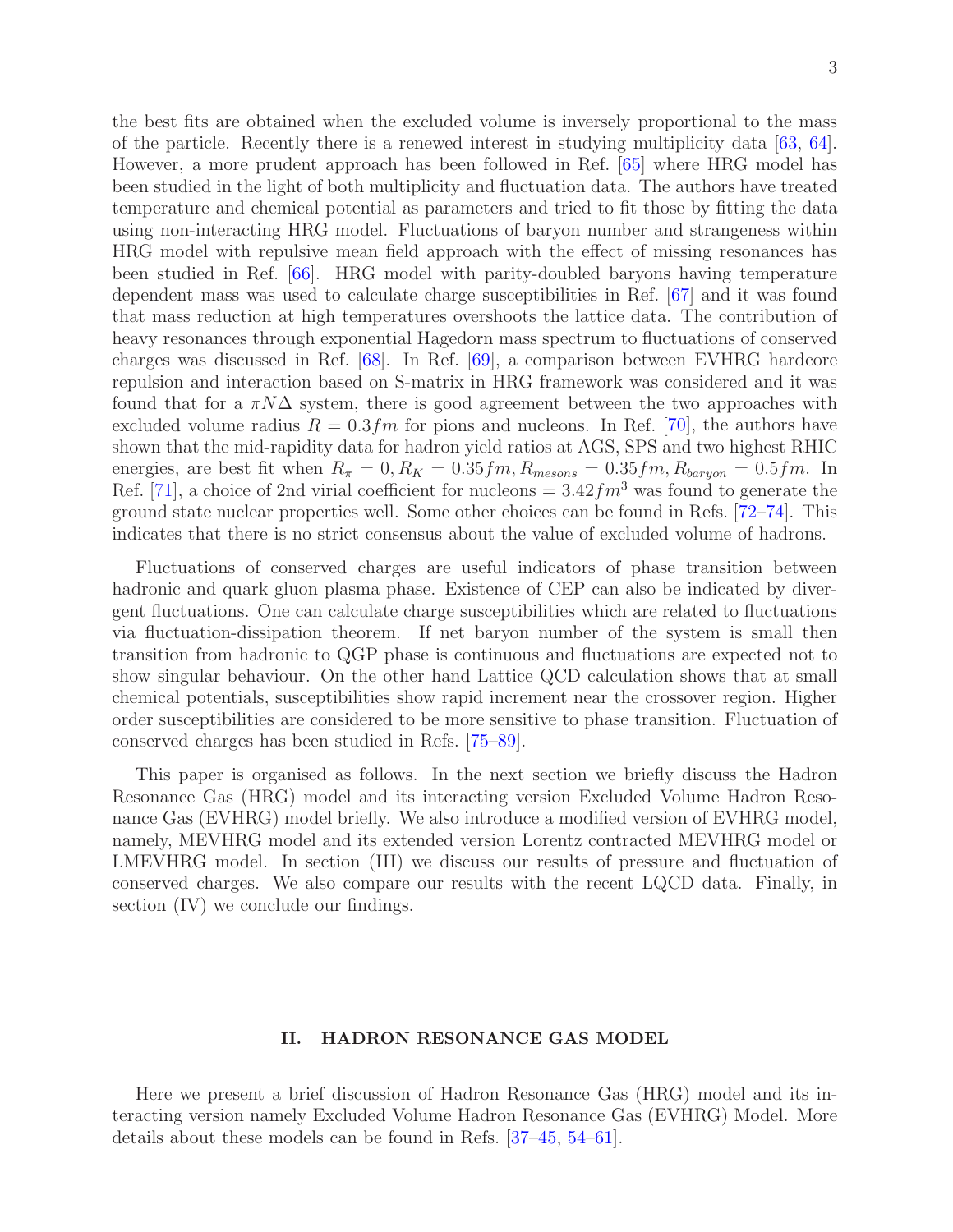#### A. Pure HRG

In HRG model, a dilute system of strongly interacting matter is considered as a gas of free resonances. The attractive interactions are taken care of by considering all the resonances as stable particles [52].

The grand canonical partition function is  $\mathcal{Z}^{id}$ .

$$
\ln \mathcal{Z}^{id} = \sum_{i} \ln \mathcal{Z}^{id}_{i}
$$
 (1)

Here the sum runs over all hadron species and " $id$ " in superscript refers to ideal gas.

$$
\ln \mathcal{Z}_i^{id} = \pm \frac{V g_i}{2\pi^2} \int_0^\infty p^2 \, dp \ln\{1 \pm \exp[-(E_i - \mu_i)/T]\} \tag{2}
$$

Here V is the volume of the system,  $g_i$  is the degeneracy factor, p is the momentum of a particle,  $E_i = \sqrt{p^2 + m_i^2}$  is the energy of a single particle,  $m_i$  is the mass of particle species i, T is the temperature,  $\mu_i = B_i \mu_B + S_i \mu_S + Q_i \mu_Q$  is the chemical potential of particle species  $i, B_i, Q_i, S_i$  are baryon number, electric charge and strangeness of i'th hadron species respectively and  $\mu$ 's are respective chemical potentials,  $+$  sign is for fermions and - sign is for bosons.

From partition function we can calculate various thermodynamic quantities like pressure  $P_i$ , number density  $n_i$  as follows

$$
P_i^{id} = \frac{T}{V} \ln \mathcal{Z}_i^{id} = \pm \frac{T g_i}{2\pi^2} \int_0^\infty p^2 \, dp \ln\{1 \pm \exp[-(E_i - \mu_i)/T]\} \tag{3}
$$

$$
n_i^{id} = \frac{T}{V} \left(\frac{\partial \ln \mathcal{Z}_i^{id}}{\partial \mu_i}\right)_{V,T} = \frac{g_i}{2\pi^2} \int_0^\infty \frac{p^2 \, dp}{\exp[(E_i - \mu_i)/T] \pm 1} \tag{4}
$$

These equations are called equation of state (EOS) of the system.

### B. EVHRG Model

In EVHRG Model, a short range hardcore repulsive hadron-hadron interaction is taken into account by considering excluded volume [56, 57, 59] of the hadrons.

In EVHRG model pressure is given as

$$
P(T, \mu_1, \mu_2, \ldots) = P_{(m)}(T, \mu_1, \mu_2, \ldots) + P_{(b)}(T, \mu_1, \mu_2, \ldots) + P_{(\bar{b})}(T, \mu_1, \mu_2, \ldots)
$$
(5)  

$$
P_{(m)}(T, \mu_1, \mu_2, \ldots) = \sum_p P_{(m)p}^{id}(T, \hat{\mu}_{(m)1}, \hat{\mu}_{(m)2}, \ldots)
$$
  

$$
P_{(b)}(T, \mu_1, \mu_2, \ldots) = \sum_q P_{(b)q}^{id}(T, \hat{\mu}_{(b)1}, \hat{\mu}_{(b)2}, \ldots)
$$
  

$$
P_{(\bar{b})}(T, \mu_1, \mu_2, \ldots) = \sum_r P_{(\bar{b})r}^{id}(T, \hat{\mu}_{(\bar{b})1}, \hat{\mu}_{(\bar{b})2}, \ldots)
$$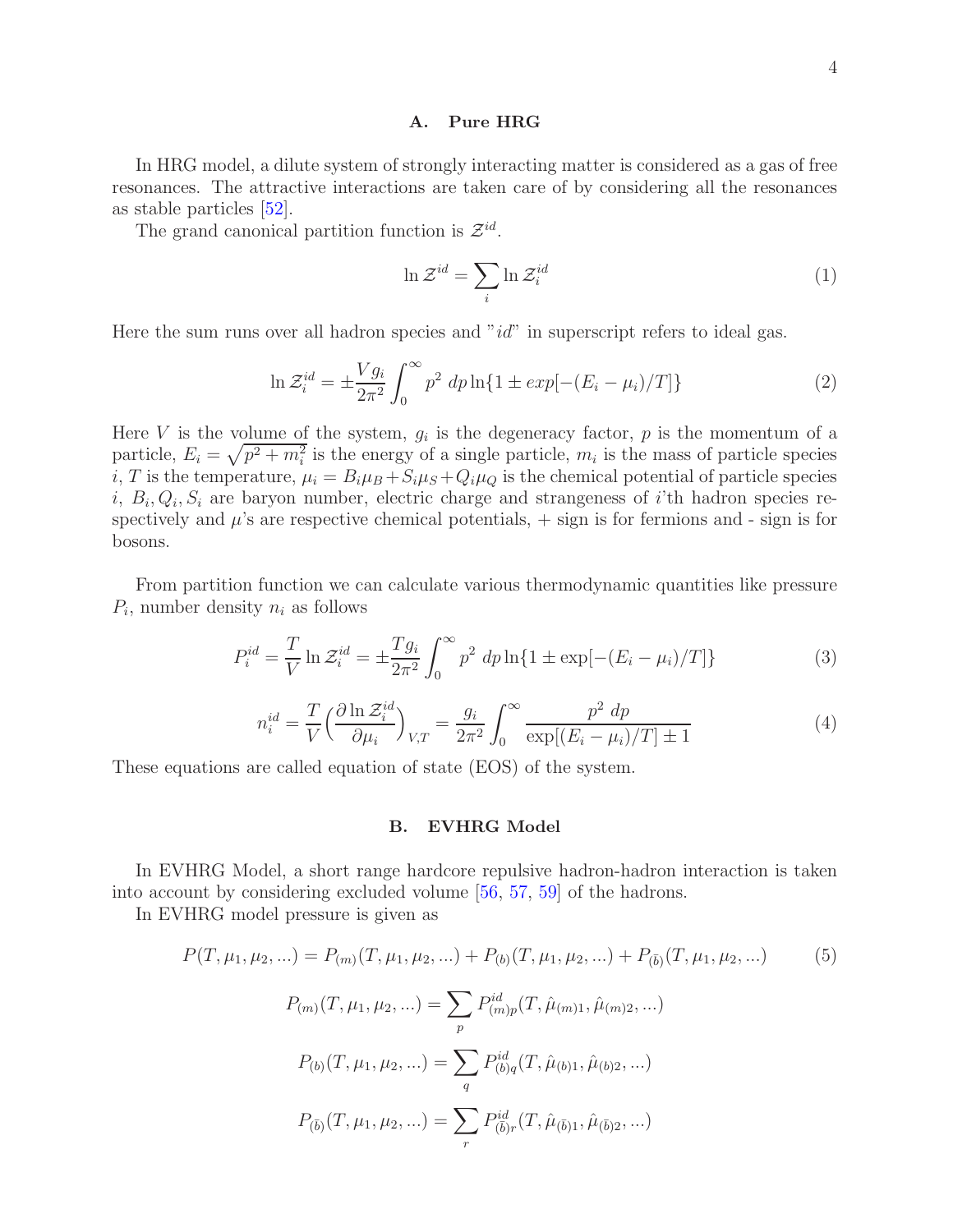where  $P_{(m)}$ ,  $P_{(b)}$  and  $P_{(\bar{b})}$  are mesonic, baryonic and anti-baryonic contribution to pressure.  $\hat{\mu}_{(m)p}, \hat{\mu}_{(b)q}$  and  $\hat{\mu}_{(\bar{b})r}$  are the effective chemical potential for p-th meson, q-th baryon and r-th anti-baryons respectively which can be written as

$$
\hat{\mu}_{(m)p} = \mu_p - V_{ev,p} P_{(m)}(T, \mu_1, \mu_2, ...)
$$
  
\n
$$
\hat{\mu}_{(b)q} = \mu_q - V_{ev,q} P_{(b)}(T, \mu_1, \mu_2, ...)
$$
  
\n
$$
\hat{\mu}_{(\bar{b})r} = \mu_r - V_{ev,r} P_{(\bar{b})}(T, \mu_1, \mu_2, ...)
$$
\n(6)

where  $V_{ev,p} = 4\frac{4}{3}\pi R_p^3$  is the excluded volume for p-th meson having hard-core radius  $R_p$  and same treatment holds for baryons and anti-baryons.

Equations (5) and (6) are iteratively solved to get the pressure. Since effective chemical potential  $\hat{\mu}_{(m)p}$  is smaller than chemical potential  $\mu_p$ , pressure  $P_{(m)}(T,\mu_1,\mu_2,...)$  is smaller than ideal mesonic pressure  $P_{(m)}^{id}$  and same is true for baryons and anti-baryons. From equations (5) and (6), we can calculate various thermodynamic quantities like number density of p-th meson  $(n_{(m)p}^E)$  as

$$
n_{(m)p}^{E} = n_{(m)p}^{E}(T, \mu_1, \mu_2, \ldots) = \frac{\partial P_{(m)}}{\partial \mu_p} = \frac{n_{(m)p}^{id}(T, \hat{\mu}_p)}{1 + \sum_{p} V_{ev,p} n_{(m)p}^{id}(T, \hat{\mu}_k)}
$$
(7)

Similar relations hold for baryons and anti-baryons. In what follows we shall drop the notification  $(m)$ ,  $(b)$  and  $(b)$  and the equations introduced will be valid for mesons, baryons and anti-baryons separately.

### C. Modified EVHRG Model

As mentioned earlier, various authors have discussed a varying size distribution for various hadron species [75]. To analyse the effect of unequal size of different hadron species, we take recourse to virial expansion method. Such an analysis is done in Ref. [90, 91]. In this analysis, excluded volume for a single particle is taken to be half the volume excluded by two touching spheres of unequal radii instead of equal radii as taken in the previous EVHRG analysis. We name this Model as Modified Excluded Volume Hadron Resonance Gas Model (MEVHRG model).

The second virial coefficients of particle " $k$ " and "n" are

$$
a_{kn} = \frac{2}{3}\pi (R_k + R_n)^3 = \frac{2}{3}\pi (R_k^3 + 3R_k^2 R_n + 3R_k R_n^2 + R_n^3)
$$
\n(8)

Then pressure of the system becomes [91]

$$
P^{M} = T \sum_{k=1}^{N} \phi_{k} e^{\frac{\mu_{k}}{T}} \Big[ 1 - \frac{4}{3} \pi R_{k}^{3} \sum_{n=1}^{N} \phi_{n} e^{\frac{\mu_{n}}{T}} - 2 \pi R_{k}^{2} \sum_{n=1}^{N} R_{n} \phi_{n} e^{\frac{\mu_{n}}{T}} - 2 \pi R_{k} \sum_{n=1}^{N} R_{n}^{2} \phi_{n} e^{\frac{\mu_{n}}{T}} \Big] \tag{9}
$$

where  $\phi_k = g_k \gamma_S^{|S_K|} \int \frac{d^3p}{2\pi^3} \exp[-\frac{1}{2}$  $\sqrt{p^2+m^2}$  $\frac{m}{T}$  is thermal density of particles and 'M' stands for MEVHRG model. Here  $\gamma_S$  is the strangeness suppression factor and  $|S_K|$  is the number of valence strange quarks and antiquarks in that particular hadron. We make an approximation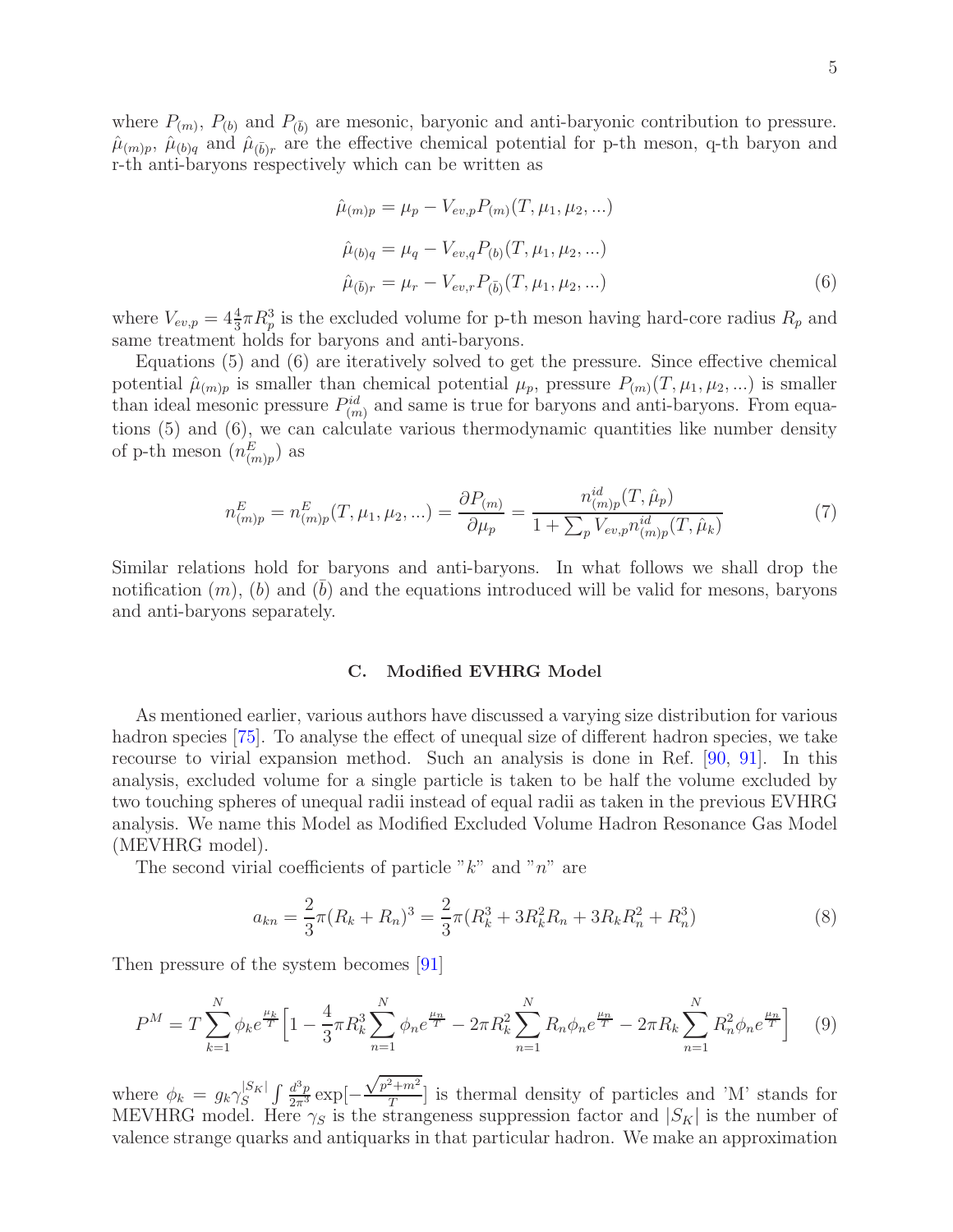that surface and curvature terms in the above expression which are proportional to  $R_k^2$  and  $R_k$  respectively are equal and then we get

$$
P^{M} \simeq T \sum_{k=1}^{N} \phi_{k} e^{\frac{\mu_{k}}{T}} \Big[ 1 - \frac{4}{3} \pi R_{k}^{3} \sum_{n=1}^{N} \phi_{n} e^{\frac{\mu_{n}}{T}} - 4 \pi R_{k}^{2} \sum_{n=1}^{N} R_{n} \phi_{n} e^{\frac{\mu_{n}}{T}} \Big]
$$

To facilitate an iterative algorithm for obtaining  $P^M$ , we replace  $\phi_n e^{\frac{\mu_n}{T}} \simeq \frac{P_n}{T}$ T

$$
P^{M} \simeq T \sum_{k=1}^{N} \phi_{k} e^{\frac{\mu_{k}}{T}} \left[ 1 - \frac{4}{3} \pi R_{k}^{3} \frac{P^{M}}{T} - 4 \pi R_{k}^{2} \sum_{n=1}^{N} \frac{R_{n} P_{n}^{M}}{T} \right]
$$
(10)

For  $\mu_k/T < 1$  we further approximate

$$
P^{M} \simeq T \sum_{k=1}^{N} \phi_k \exp\left[\frac{\mu_k}{T} - \frac{4}{3}\pi R_k^3 \frac{P^M}{T} - 4\pi R_k^2 \sum_{n=1}^{N} \frac{R_n P_n^M}{T}\right]
$$
(11)

Eqn. (11) can be written as

$$
P^{M} = \sum_{k=1}^{N} P_{k}(T, \hat{\mu}_{k}^{M})
$$
\n(12)

where

$$
\hat{\mu}_k^M = \mu_k - \frac{4}{3}\pi R_k^3 P^M - 4\pi R_k^2 \sum_{n=1}^N R_n P_n^M \tag{13}
$$

Eqn. (12) and (13) can be solved iteratively to get pressure.

Number density of i-th hadron is given as

$$
n_i^M = \frac{(1 + \sum_k 4\pi R_k^3 n_k^{id}(T, \hat{\mu}_k^M)) n_i^{id}(T, \hat{\mu}_i^M) - \sum_j 4\pi R_j^2 n_j^{id}(T, \hat{\mu}_j^M) R_i n_i^{id}(T, \hat{\mu}_i^M)}{(1 + \sum_k 4\pi R_k^3 n_k^{id}(T, \hat{\mu}_k^M))(1 + \sum_j \frac{4}{3}\pi R_j^3 n_j^{id}(T, \hat{\mu}_j^M))} - \sum_j 4\pi R_j^2 n_j^{id}(T, \hat{\mu}_j^M) \sum_k \frac{4}{3}\pi R_k^4 n_k^{id}(T, \hat{\mu}_k^M)}
$$
(14)

#### D. Effect of Lorentz Contraction (LMEVHRG Model)

In a hadron gas, the constituting particles can have large kinetic energies and hence they can have large velocities. So the excluded volume of a particular particle in the rest frame of the thermal medium is Lorentz contracted. This weakens the excluded volume repulsive interaction compared to the case where the effect of Lorentz contraction is not taken into account. Generalisation of cluster and virial expansions for momentum dependent interparticle potentials to incorporate Lorentz contraction has been studied by some authors [90]. The effect of Lorentz contraction has been introduced through a Lorentz contracted radius dependent potential. Calculating the Lorentz contracted excluded volume of two particles is very complex because the shape of the particles become ellipsoidal. Therefore, the distance between two touching ellipsoid depends not only on the size at the particles' rest frame but also on the angle of their relative velocities. The relevant area we are looking for is when the mean energy per particle is higher compared to the masses of the particles. The collisions with collinear velocities in the system is more common than collisions with non-collinear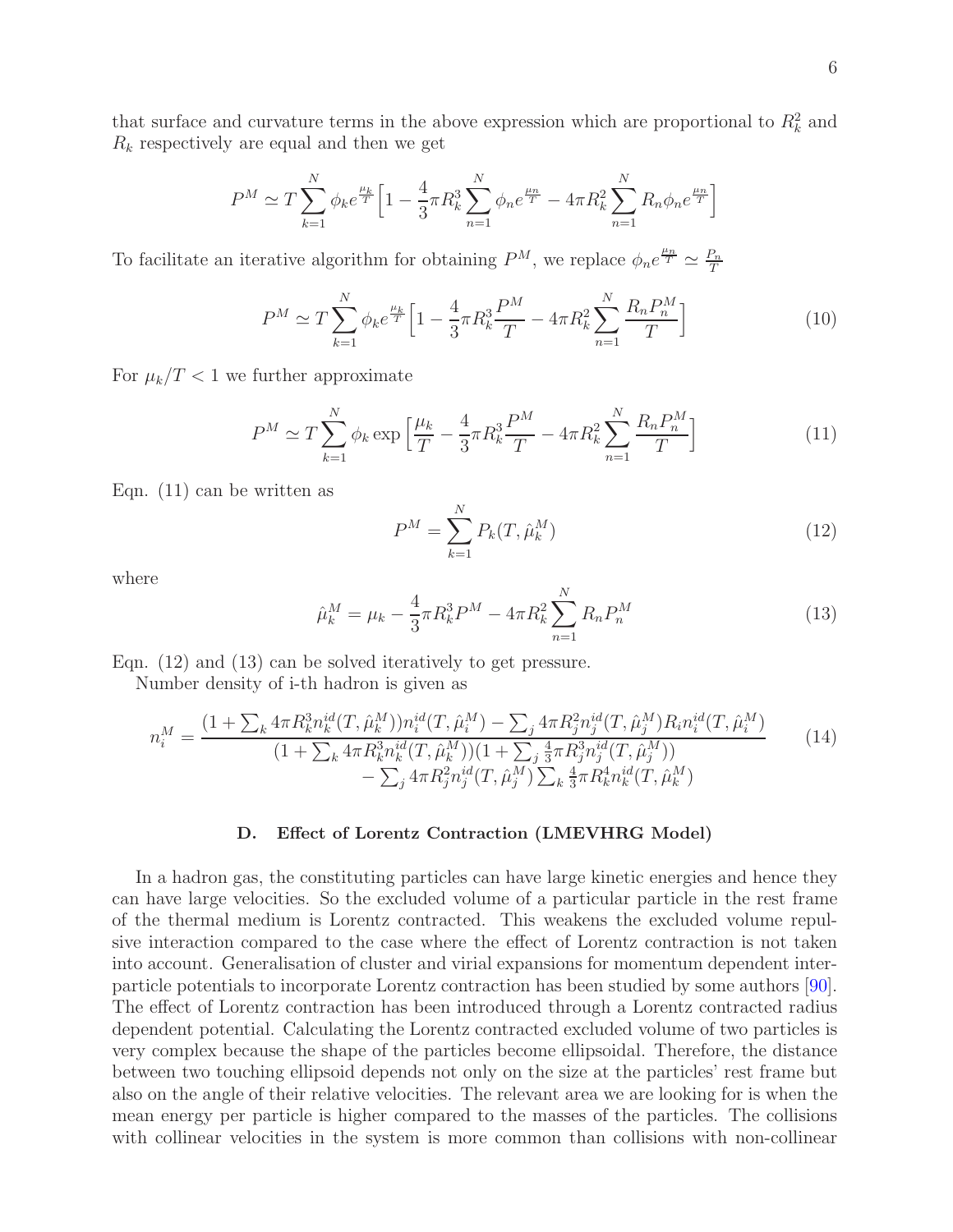velocities since in the later case the effective excluded volume is larger and hence such collisions are suppressed. At reasonable densities, the orientation of different particles become correlated and hence the system tends to adjust itself in the configuration with minimum excluded volume. Also there is possibility of rotation of Lorentz contracted ellipsoids. Effect of rotation is negligible in a dilute system because the average number of collision per second among the particles of the system is very small. On the other hand, in a highly dense system the compact arrangement of particles hinders the ellipsoids from rotating. We shall ignore these effects in this work. In this paper we take into account the effect of Lorentz contraction on the excluded volume of the particles in a simple phenomenological way in the rest frame of the system and compare the results with those of Lattice QCD. If a particle has momentum  $p$ , its size is contracted in the direction of motion according to the formula  $R' = R\sqrt{1 - v^2}$  where v is the velocity of a particle. Now,  $p = mv = \frac{m_0}{\sqrt{1 - v^2}}v$  where  $m_0$  is the rest mass of a particle. From this we get  $1 - v^2 = \frac{m_0^2}{p^2 + m_o^2}$ 

So, the effective chemical potential with Lorentz contraction becomes

$$
\hat{\mu}_k^{LM} = \mu_k - \frac{4}{3}\pi R_k^3 \frac{m_0}{\sqrt{p^2 + m_0^2}} P^{LM} - 4\pi R_k^2 \frac{m_0}{\sqrt{p^2 + m_0^2}} \sum_{n=1}^N R_n P_n^{LM} \tag{15}
$$

Here 'LM' in the superscript stands for Lorentz Contracted Modified EVHRG Model. Eqn. (15) is inserted into the momentum integral of eqn. (3) to calculate  $P^{LM}$ .

At a given temperature, the average velocity of lighter particles are larger than that of heavier particles and hence lighter particles experience larger Lorentz contraction than heavier particles. Lorentz contracted excluded volumes of different particles of the same species with different velocities are different and the two particle excluded volume matrix elements are different for different combinations of particles belonging to the same species but with different velocities. If in the rest frame of a particle species, the excluded volume of that species is larger then they will experience larger amount of volume contraction. The case is opposite for particle species with smaller rest volumes. If lighter particles are assigned larger excluded volumes than heavier particles then difference between the results of MEVHRG and LMEVHRG models will be greater than the case when lighter particles are assigned smaller excluded volumes.

There is a problem with this scenario we have considered to include the effect of Lorentz contraction. As the average excluded volume per particle decreases with increasing temperature, there is more available space in the system for new particles and hence phase transition is delayed when this model is used in combination with a model incorporating deconfinement. If one considers the effects of orientations and rotations of particles then this problem is circumvented up to some extent as they tend to decrease the particle density.

We shall now explore the effects of these various possible modifications of the HRG model on different physical quantities.

#### III. RESULTS

In this work we have used baryon radius  $R_b = 0.35fm$ , pion radius  $R<sub>\pi</sub> = 0.2fm$  and radii of other mesons  $R_m = 0.3fm$ . We have taken into account all particles listed in particle data book up to 3 GeV mass.

Analysis of hadron-hadron scattering in Ref. [92] indicates that there is little evidence for hardcore repulsive interaction in hadron pairs other than in nucleons. Generalisation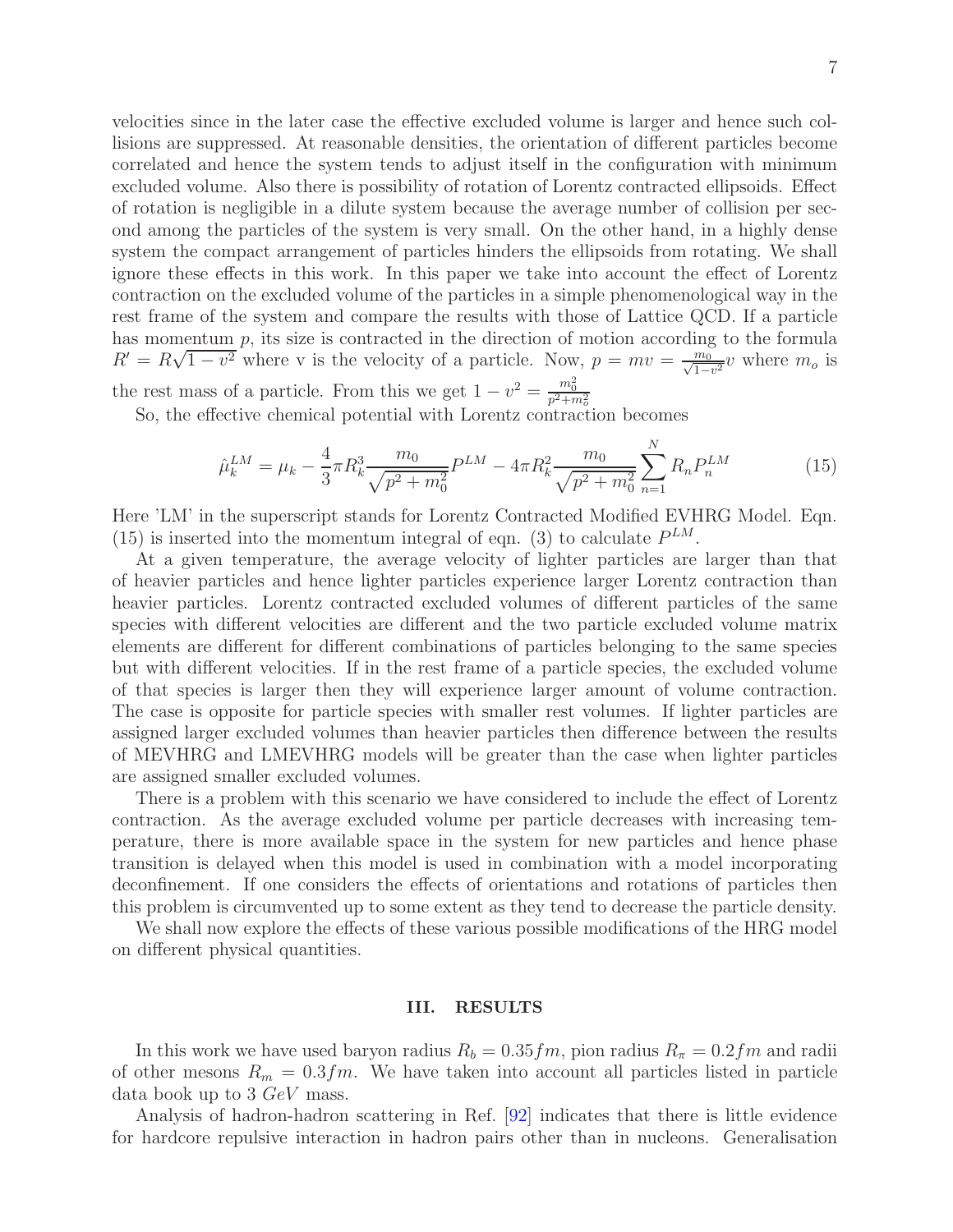of HRG model to excluded volume model with repulsive interaction among baryons only was considered in Ref. [93]. There it was argued that baryon susceptibilities calculated within this framework are in good agreement with LQCD data. There is no clear evidence that short range repulsive excluded volume interaction exists among mesons as significant mesonic eigenvolume comparable to that of baryons leads to suppression of some thermodynamic functions and deteriorates the agreement with Lattice data [60, 94]. Interactions at short range, among baryon-antibaryon pairs, are found to be dominated by annihilation process. This consideration yielded satisfactory qualitative agreement of pressure and baryon susceptibilities with LQCD data [95]. However, as we have found in this work, it is difficult to contrast the LQCD data for electric charge susceptibilities with negligible mesonic excluded volume. Pions are the dominant contributor to electric charge susceptibilities and negligible pion volume overestimates LQCD data for electric charge susceptibilities. Here, we have considered meson-meson, baryon-baryon and antibaryon-antibaryon repulsive interactions only in this work. Inclusion of quantum correction to excluded volume requires knowledge of scattering phase shifts of different interaction channels which is an involved procedure. Such correction in EVHRG model was considered in Refs. [96, 97]. In Ref. [96] the authors have obtained a monotonically decreasing second virial coefficient with increasing temperature. This suggests that effects of quantum correction decreases with the increase in temperature. We do not address such corrections in this work.

## A. Pressure

In Fig 1, we have shown the scaled pressure  $(P/T<sup>4</sup>)$  as a function of temperature for HRG, EVHRG, MEVHRG and LMEVHRG models and compared with Lattice data [98]. The pressure corresponding to pure HRG is maximum. When we include hardcore repulsive interaction, there is a reduction in scaled pressure. Effect of repulsive interaction is prominent after  $T = 0.12 \text{ GeV}$ .

Scaled pressure for MEVHRG model is greater than that for EVHRG model since the effective chemical potential in MEVHRG case is larger than the EVHRG case. Scaled pressure for LMEVHRG model is even higher because in this case repulsive interaction is weaker. Scaled pressure for EVHRG and MEVHRG differ only slightly from each other. It can be argued that this difference will be greater if one considers different excluded volumes for different hadron species instead of only three types of excluded volumes. This effect can be expected from eqn. (13) where the last term in effective chemical potential deviates more from the EVHRG value as greater variety of radii is used.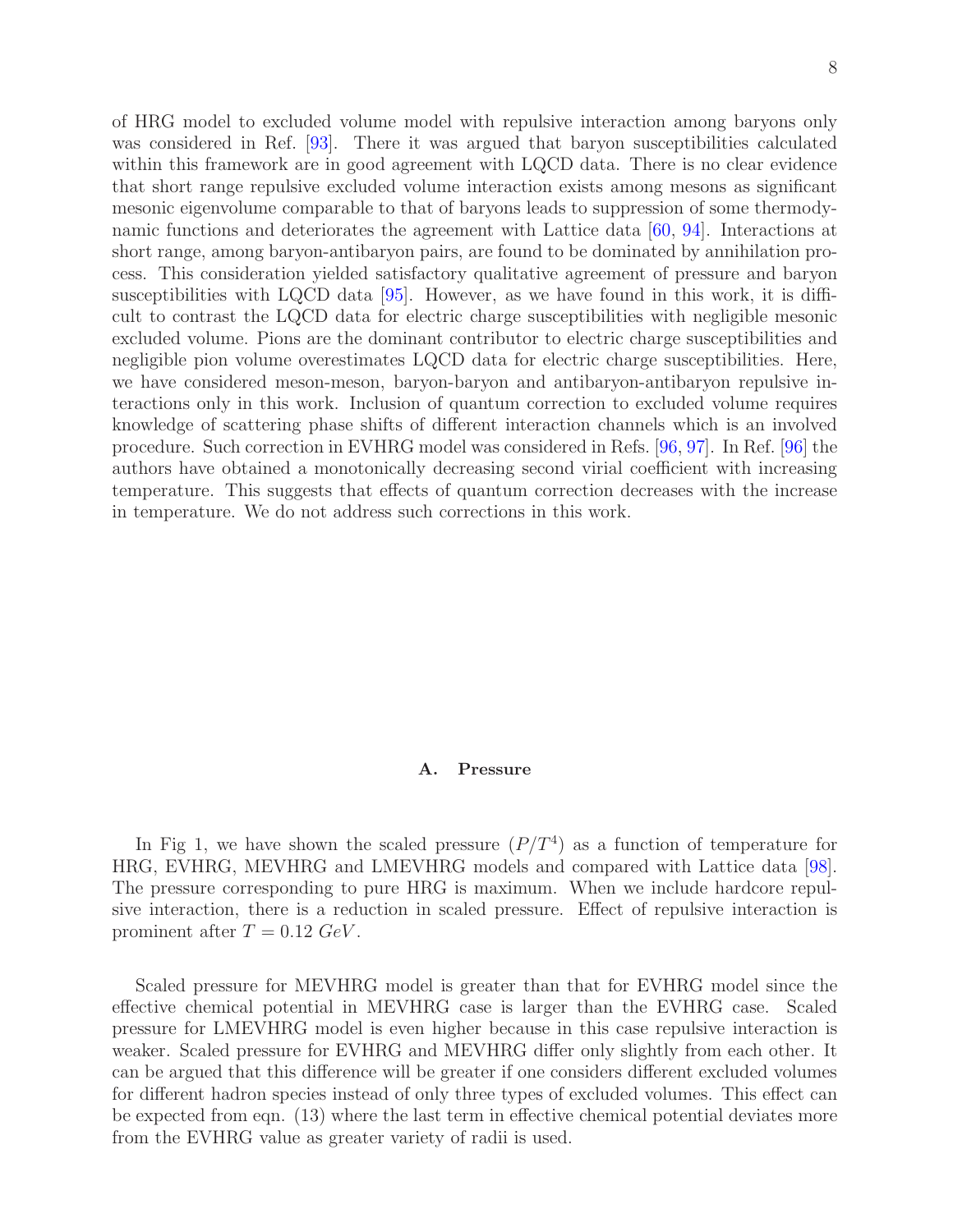

FIG. 1. Variation of scaled pressure  $(P/T<sup>4</sup>)$  with temperature.

In this section we have found that the HRG model seems to give the best fit for pressure. However, we would like to look at other thermodynamic quantities also, like fluctuations, in the light of different variants of HRG which we will do in the next section.

#### B. Fluctuations of Conserved Charges

Fluctuations of conserved charges like net baryon number, electric charge, strangeness are useful indicators of thermalisation and hadronization of matter produced in ultra relativistic heavy ion collisions [99–101]. Large fluctuations in various thermodynamic quantities are important signatures of the existence of Critical End Point (CEP) in the phase diagram.

Susceptibilities are defined as derivatives of grand canonical partition function  $\mathcal{Z}$ . The nth order susceptibility is defined as

$$
\chi_n^x = \frac{1}{VT^3} \frac{\partial^n (ln \mathcal{Z})}{\partial (\frac{\mu_x}{T})^n}
$$
\n(16)

where  $\mu_x$  is the chemical potential for conserved charge x, where x may be B(baryon number), Q(electric charge) or S(strangeness). We calculate pressure at various chemical potentials around  $\mu_x = 0$  and find out the charge susceptibilities by fitting the data into Taylor expansion series.

We have shown in Figs. (2)-(3) second and fourth order susceptibilities of the conserved charges around zero chemical potentials ( $\mu_B = \mu_Q = \mu_S = 0$ ) and compare those with the LQCD results. From the plots one can see that susceptibilities for all the four models are almost same at low temperatures. As temperature increases, deviations among various models become prominent. For HRG model where no repulsive interaction is included, susceptibilities of all orders increase rapidly with temperature. Susceptibility for HRG Model is greater than corresponding EVHRG (where hardcore repulsion is included) case. Susceptibilities for MEVHRG model are little bit higher compared to EVHRG case for this choice of hadronic radii in this work. Whether the change between susceptibilities in EVHRG and MEVHRG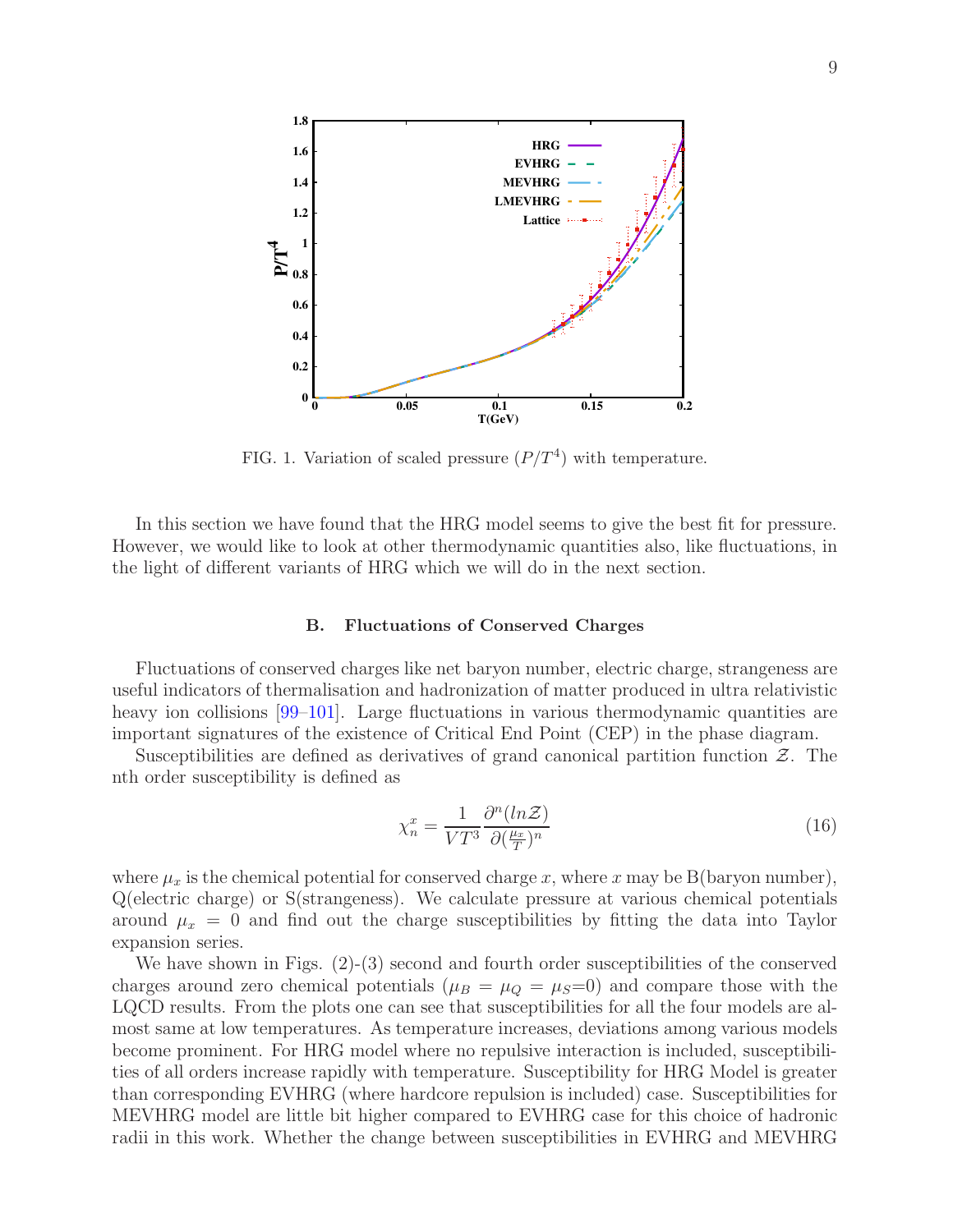model will be positive or negative depends on the choice of radii of hadrons and also on the type of conserved charge. If the dominating hadrons carrying a particular conserved charge are assigned larger excluded volume than that of dominated hadrons then susceptibility of that conserved charge in MEVHRG model will be lower than EVHRG case. This is because the last term in eqn. (13) will be greater in MEVHRG model than its counterpart in EVHRG model. For the particular choice of hadronic radii in this work, all the susceptibilities in MEVHRG model are larger than corresponding EVHRG case. It is seen that  $\chi_n^Q > \chi_n^S > \chi_n^B$ . This is expected since susceptibilities at a certain temperature are governed by the dominating hadrons at that temperature carrying that charge. Since pions (lightest electrically charged hadrons) are lighter than kaons (lightest strange hadrons) which are lighter than protons (lightest baryons), hence the result.



FIG. 2. Second order susceptibilities for different conserved numbers .

In Fig. 2 we have shown second order susceptibilities at zero chemical potentials ( $\mu_B$  =  $\mu_{\mathcal{O}} = \mu_{\mathcal{S}} = 0$  for different conserved numbers and compare it with LQCD results given in Refs. [26, 88].

In the top left panel we show  $\chi_2^B$  as a function of temperature. It is seen that results of all the four models for  $\chi_2^B$  coincide up to  $T = 0.14 \text{ GeV}$ . The EVHRG, MEVHRG and LMEVHRG results don't show significant difference up to somewhat higher temperature. Agreement with LQCD is quite satisfactory up to  $T = 0.18 \text{ GeV}$  for all the three models with repulsive interaction. This clearly shows the relevance of repulsive interaction. As expected,  $\chi_2^B$  does not have any dependence on mesonic radii since there is no coupling among mesons and baryons in our model and mesons don't carry baryon number. Since the radii of all baryons are taken to be same, there is no quantitative difference between EVHRG and MEVHRG model results in this case. Difference between LMEVHRG model and MEVHRG model is small here and significant at high temperatures only as baryons need very high temperature to show significant Lorentz contraction.

In top right panel we have shown second order electric charge susceptibility. It is seen that results of all the four models for  $\chi_2^Q$  $_{2}^{\mathcal{Q}}$  coincide up to  $T = 0.1$  GeV. EVHRG and MEVHRG results deviate from each other at medium range of temperature in contrast to  $\chi_2^B$  as the dominant contributors, here, are mesons which have been assigned two different values of radii. Here the effect of Lorentz contraction is significantly larger than in  $\chi_2^B$  as lighter mesons are the dominant contributors. The LMEVHRG data has the best match with LQCD data at medium range of temperatures but EVHRG and MEVHRG data give better agreement at somewhat higher temperatures. Once again we see that models with repulsive interactions perform better.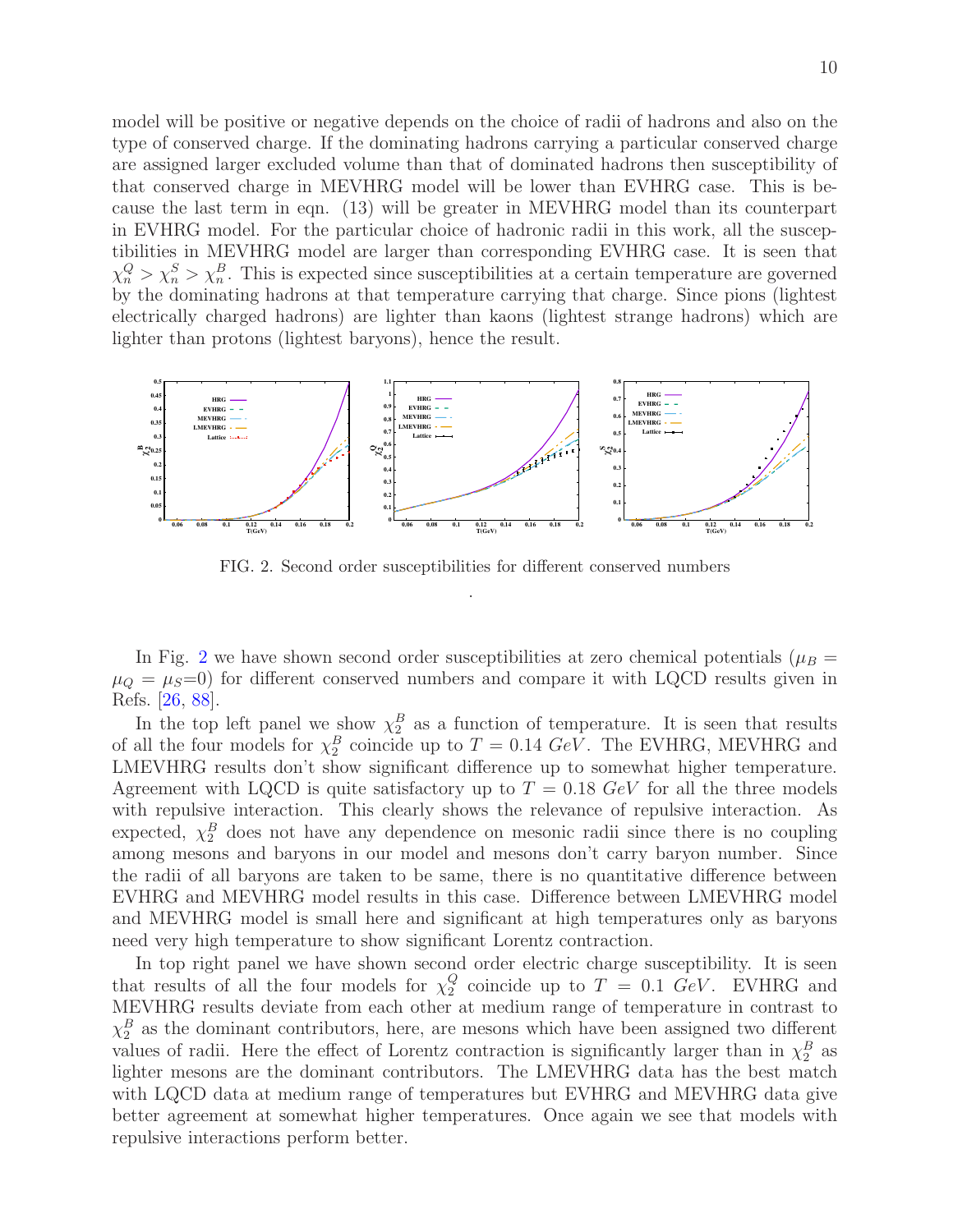In the bottom panel we have shown second order strangeness susceptibility. It is seen that results of all the four models, for  $\chi_2^S$ , coincide up to  $T = 0.11 \text{ GeV}$ . One can see that  $\chi_2^S$  deviates from LQCD data much more than that of  $\chi_2^B$  and  $\chi_2^Q$  $\frac{Q}{2}$ . The lattice data overestimates even the pure HRG model results. Kaon is the most dominant contributor to this susceptibility. Difference between MEVHRG and EVHRG results are insignificant here. Effect of Lorentz contraction here is smaller than that in  $\chi_2^Q$  but stronger than that in  $\chi_2^B$ as kaons are more massive than pions but lighter than nucleons.



FIG. 3. Fourth order susceptibilities for different conserved numbers .

In Fig. 3 we have shown the fourth order susceptibilities of different conserved numbers at zero chemical potentials ( $\mu_B = \mu_Q = \mu_S = 0$ ) and compare those with LQCD results given in Ref. [88].

All the four model results for  $\chi_4^B$ , which is shown in the top left panel, coincide up to  $T = 0.12 \text{ GeV}$ . The results from different versions of interacting HRG model do not show significant difference up to somewhat higher temperature. For EVHRG, MEVHRG and LMEVHRG model,  $\chi_4^B$  increases gradually with temperature, reaches a maximum and then starts to decrease. The results from the interacting models have an excellent match with the LQCD data. Since we have taken only one type of baryonic radius, there is no difference in EVHRG and MEVHRG results in this case. Higher order cumulants of conserved charges are more sensitive to change in particle number and hence difference between MEVHRG and LMEVHRG model results for  $\chi_4^B$  is larger than that for  $\chi_2^B$  at high temperatures.

In the top right panel we have shown fourth order electric charge susceptibility. It is seen that, all the four model results, for  $\chi^Q_4$  $_{4}^{\mathcal{Q}}$ , coincide up to  $T = 0.1$  GeV. The pion is the most significant contributor to  $\chi^Q_4$ 4 . EVHRG and MEVHRG plots deviate negligibly from each other at all temperatures. The results for  $\chi^Q_4$  $\frac{Q}{4}$  shows a tendency of saturation at high temperatures. Like the baryon susceptibilities,  $\chi^Q_4$  $\frac{Q}{4}$  shows larger difference between MEVHRG and LMEVHRG model results than that of  $\chi_2^Q$  $\frac{Q}{2}$ . Since we do not have proper lattice data for  $\chi^Q_4$ 4 , with continuum extrapolation, we do not compare our results with any lattice data in this case.

In the bottom panel we have shown fourth order strangeness susceptibility. The lattice data matches with HRG model results up to a temperature of  $T = 0.165 \text{ GeV}$ . Then it deviates from HRG results and approaches the interacting HRG results.

Though LQCD data for scaled pressure shows good agreement with HRG results, baryon and electric charge susceptibilities significantly deviate from the HRG data. Even for the fourth order strangeness susceptibility the LQCD data deviates from the non-interacting scenario at high temperatures. On the other hand, the interacting models perform much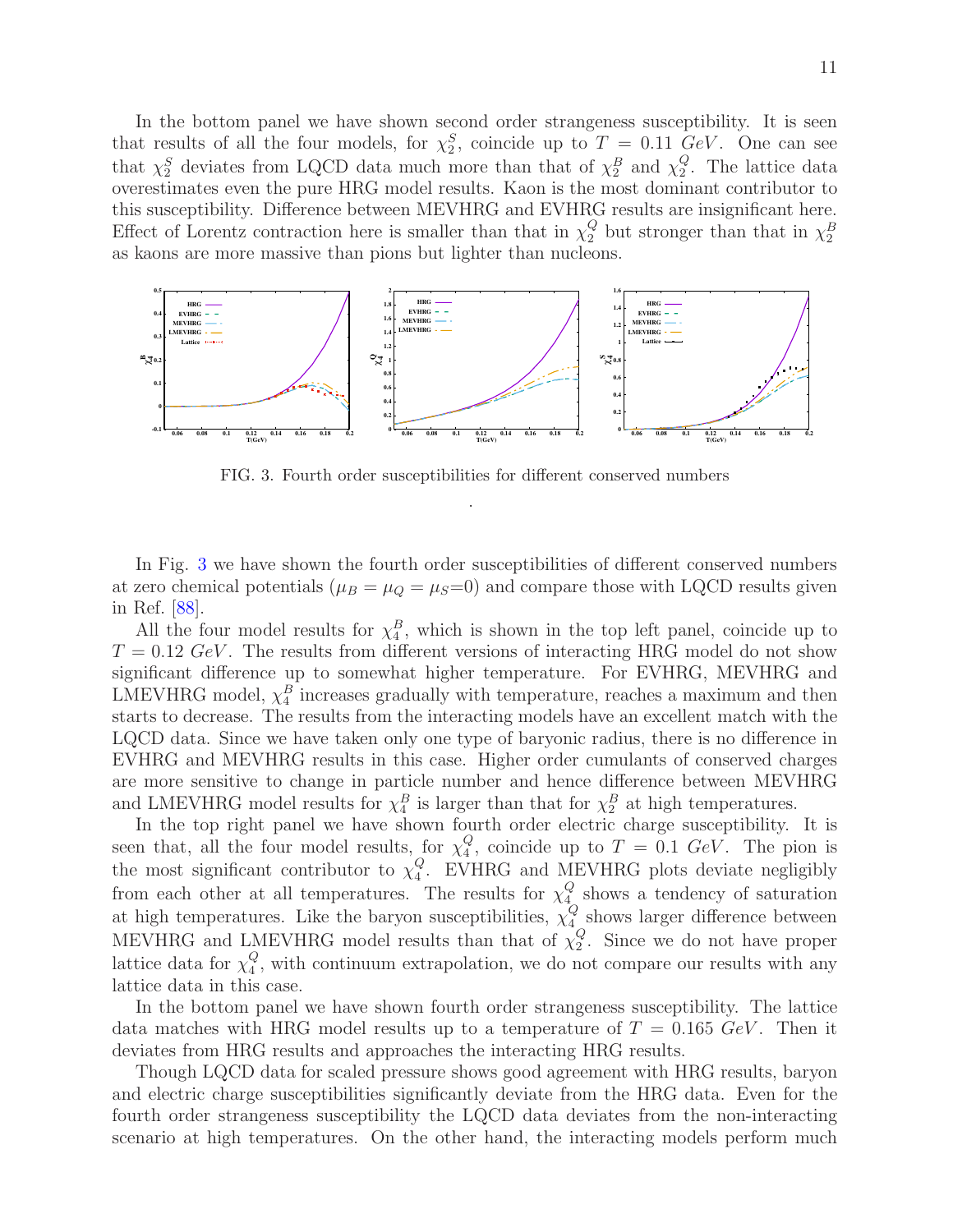better in reproducing the lattice results. This indicates that excluded volume correction is extremely relevant in describing the hot and dense strongly interacting matter.

Here we would like to mention that inclusion of Lorentz contraction gives a better fit with the lattice data in some cases. For  $\chi_2^Q$  $2<sub>2</sub>$ ,  $\chi_2<sup>B</sup>$  and  $\chi_2<sup>S</sup>$  the result with Lorentz contraction scenario has a maximum deviation of 10% from the Lattice data and in some cases the deviation is less than 5%.

## IV. CONCLUSION AND DISCUSSION:

In this work we have presented a modified version of EVHRG model where we have taken into account two additional things, namely, (1) effect of unequal radii for excluded volume of different particle species and (2) Lorentz contraction of excluded volume. Effect of unequal radii in EVHRG model has been studied in [102, 103] and effect of Lorentz contraction has been considered in [104]. But these approaches are somewhat different than ours used here. We conclude the following important things:

(i) Though HRG model explains the scaled pressure, in order to explain baryon and electric charge susceptibilities repulsive models are absolutely essential.

(ii) Strangeness susceptibility, of second order, in LQCD are higher than those in HRG. A similar result was obtained in Ref. [26]. The lattice data, for fourth order, matches with pure HRG result till 0.165 GeV of temperature. However, at higher temperature, it approaches the results with Lorentz contraction. It is argued that the strangeness sector gives incomplete picture about the particle spectrum and hence on thermodynamic quantities when only the hadronic states listed in Particle Data Group are considered [102, 105].

(iii) It is expected that a larger variety of excluded volume will shift the MEVHRG results in a larger quantity than EVHRG results.

(iv) Inclusion of Lorentz contraction has significant impact on pressure and susceptibilities as can be seen from our work and this is also important since LQCD inherently takes Lorentz contraction into account.

(v) Better agreement with LQCD data can be achieved by taking into account other modifications like temperature dependent particle mass instead of constant mass as used in this work and also some hybrid model with both HRG and quarks. We plan to address these in our future work.

## V. ACKNOWLEDGEMENT

The work is funded by University Grants Commission (UGC) and Alexander von Humboldt (AvH) foundation and Federal Ministry of Education and Research (Germany) through Research Group Linkage programme.

- [1] E. W. Kolb and M. S. Turner, 'The Early Universe', in Frontiers in Physics, D. Pines (Ed.), Perseus Books Group (Pub.) (1994).
- [2] K. Rajagopal and F. Wilczek, in 'The frontier of particle physics / Handbook of QCD', M. Shifman (Ed.), 3, 2061 (2000).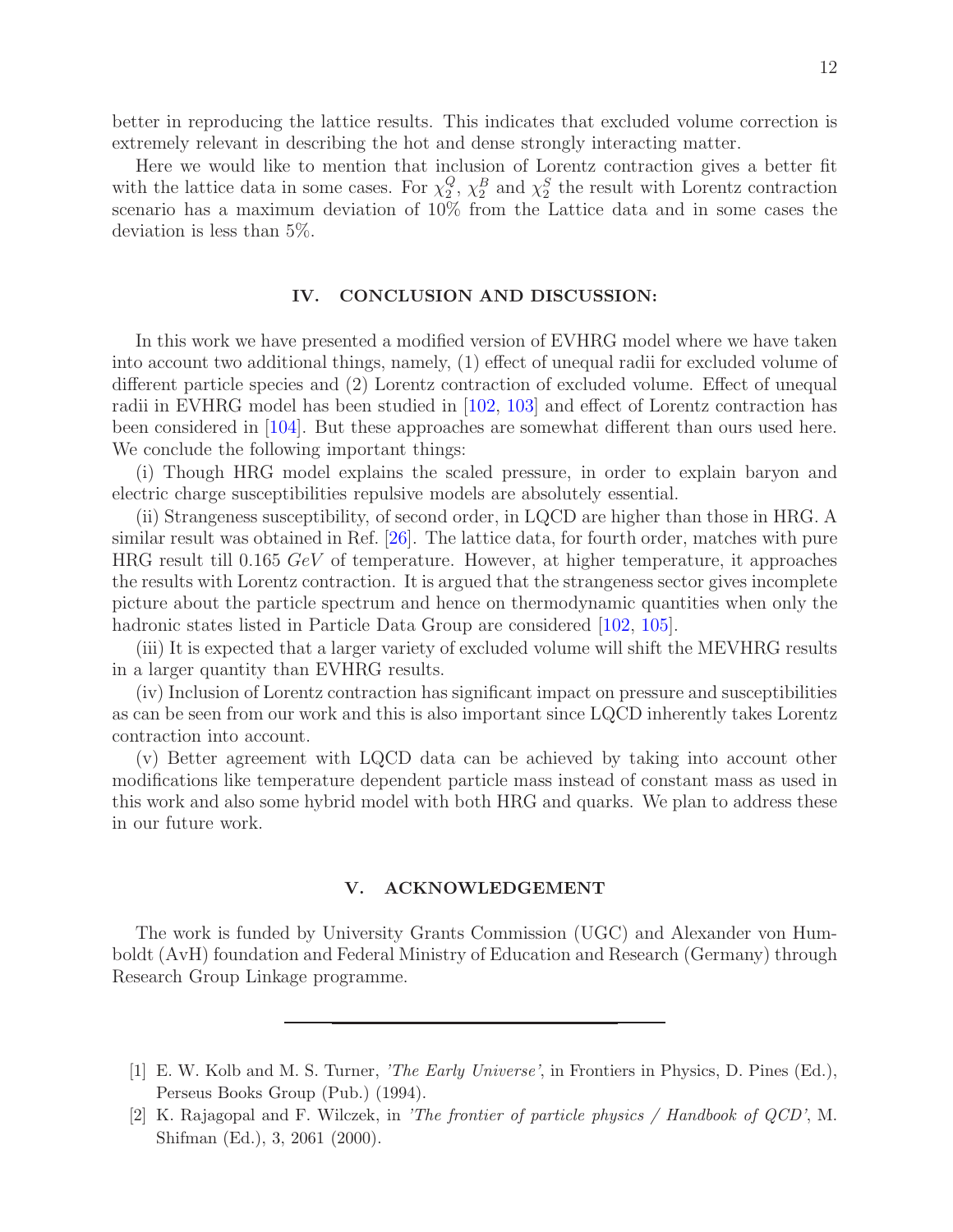- [3] Y. Aoki, G. Endrodi, Z. Fodor, S. D. Katz, and K. K. Szabo, Nature (London) 443, 675 (2006).
- [4] F. R. Brown et al., Phys. Rev. Lett. 65, 2491 (1990).
- [5] S. Ejiri, Phys. Rev. D 78, 074507 (2008).
- [6] R. D. Pisarski and F. Wilczek, Phys. Rev. D 29, 338 (1984).
- [7] M. Asakawa and K. Yazaki, Nucl. Phys. A 504, 668 (1989).
- [8] M. A. Halasz, A. D. Jackson, R. E. Shrock, M. A. Stephanov, and J. J. M. Verbaarschot, Phys. Rev. D 58, 096007 (1998).
- [9] Y. Hatta and T. Ikeda, Phys. Rev. D 67, 014028 (2003).
- [10] E. S. Bowman and J. I. Kapusta, Phys. Rev. C 79, 015202 (2009).
- [11] Z. Fodor and S. D. Katz, J. High Energy Phys. 04, 050 (2004).
- [12] M. A. Stephanov, Prog. Theor. Phys. Suppl. **153**, 139 (2004).
- [13] R. V. Gavai and S. Gupta, Phys. Rev. D **71**, 114014 (2005).
- [14] B. J. Schaefer and J. Wambach, Phys. Rev. D **75**, 085015 (2007).
- [15] R. V. Gavai and S. Gupta, Phys. Rev. D 78, 114503 (2008).
- [16] M. Cheng *et al.*, Phys. Rev. D **79**, 074505 (2009).
- [17] G. Boyd, J. Engels, F. Karsch, E. Laermann, C. Legeland, M. Lugermeier, and B. Peterson, Nucl. Phys. B 469, 419 (1996).
- [18] J. Engels, O. Kaczmarek, F. Karsch, and E. Laermann, Nucl. Phys. B 558, 307 (1999).
- [19] Z. Fodor and S. D. Katz, Phys. Lett. B 534, 87 (2002).
- [20] Z. Fodor, S. D. Katz, and K. K. Szabo, Phys. Lett. B 568, 73 (2003).
- [21] C. R. Allton, S. Ejiri, S. J. Hands, O. Kaczmarek, F. Karsch, E. Laermann, Ch. Schmidt, and L. Scorzato, Phys. Rev. D 66, 074507 (2002).
- [22] C. R. Allton, S. Ejiri, S. J. Hands, O. Kaczmarek, F. Karsch, E. Laermann, and Ch. Schmidt, Phys. Rev. D 68, 014507 (2003).
- [23] C. R. Allton, M. Doring, S. Ejiri, S. J. Hands, O. Kaczmarek, F. Karsch, E. Laermann, and K. Redlich, Phys. Rev. D 71, 054508 (2005).
- [24] P. de Forcrand and O. Philipsen, Nucl. Phys. B 642, 290 (2002); 673, 170 (2003).
- [25] Y. Aoki, Z. Fodor, S. D. Katz, and K. K. Szabo, Phys. Lett. B 643, 46 (2006).
- [26] A. Bazavov *et al.*, Phys. Rev. D **86**, 034509 (2012).
- [27] S. Borsányi et al.., J. High Energy Phys.  $11, 077$  (2010).
- [28] M. Cheng *et al.*, Phys. Rev. D **77**, 014511 (2008).
- [29] S. Borsányi *et al.*, J. High Energy Phys. **1201**, 138 (2012).
- [30] C. Ratti, M. A. Thaler, and W. Weise, Phys. Rev. D **73**, 014019 (2006).
- [31] P. N. Meisinger and M. C. Ogilvie, Phys. Lett. B 379, 163 (1996).
- [32] K. Fukushima, Phys. Lett. B **591**, 277 (2004).
- [33] A. Bhattacharyya, P. Deb, S. K. Ghosh and R. Ray, Phys. Rev. D 82, 014021 (2010).
- [34] A. Bhattacharyya, P. Deb, A. Lahiri and R. Ray, Phys. Rev. D 82, 114028 (2010).
- [35] A. Bhattacharyya, P. Deb, A. Lahiri and R. Ray, Phys. Rev. D 83, 014011 (2011).
- [36] A. Bhattacharyya, S. K. Ghosh, A. Lahiri, S. Majumder, S. Raha and R. Ray, Phys. Rev. C 89, 064905 (2014).
- [37] P. Braun-Munzinger, K. Redlich, and J. Stachel, in Quark Gluon Plasma 3, edited by R. C. Hwa and X. N. Wang (World Scientific, Singapore, 2004).
- [38] P. Braun-Munzinger, J. Stachel, J. P. Wessels, and N. Xu, Phys. Lett. B 344, 43 (1995).
- [39] J. Cleymans, D. Elliott, H. Satz, and R. L. Thews, Z. Phys. C 74, 319 (1997).
- [40] P. Braun-Munzinger, I. Heppe, and J. Stachel, Phys. Lett. B 465, 15 (1999).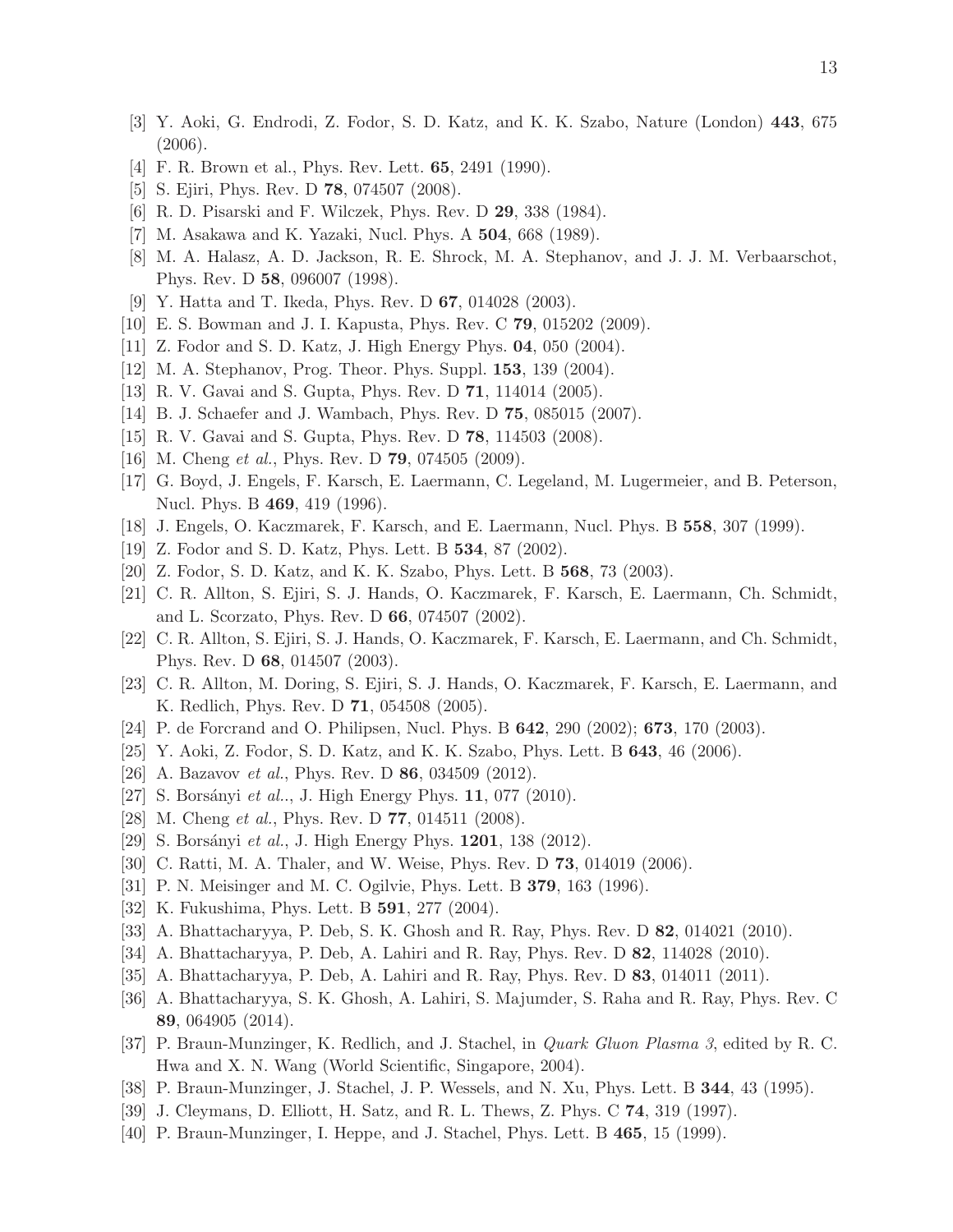- [41] J. Cleymans and K. Redlich, Phys. Rev. C **60**, 054908 (1999).
- [42] F. Becattini, J. Manninen, M. Gaździcki, Phys. Rev. C 73, 044905 (2006).
- [43] P. Braun-Munzinger, D. Magestro, K. Redlich, and J. Stachel, Phys. Lett. B 518, 41 (2001).
- [44] A. Andronic, P. Braun-Munzinger, and J. Stachel, Nucl. Phys. A 772, 167 (2006).
- [45] A. Andronic, P. Braun-Munzinger, and J. Stachel, Phys. Lett. B 673, 142 (2009).
- [46] A. Bhattacharyya, S. K. Ghosh, R. Ray and S. Samanta, Euro. Phys. Lett. 115, 62003 (2016).
- [47] B. J. Schaefer, J. M. Pawlowski and J. Wambach, Phys. Rev. D 76, 074023 (2007).
- [48] T. K. Herbst, J. M. Pawlowski and B. J. Schaefer, Phys. Lett. B 696, 58 (2011).
- [49] J. Wambach, B. J. Schaefer and M. Wagner, Acta Phys. Polon. Supp. 3, 691 (2010).
- [50] S. Chatterjee and K. A. Mohan, Phys. Rev. D 86, 114021 (2012).
- [51] G. Ecker, *Chiral perturbation theory*, Progress in Particle and Nuclear Physics, 35, 1 (1995).
- [52] R. Dashen and S. K. Ma, Phys. Rev. A 4, 700 (1971).
- [53] F. Karsch and K. Redlich, Phys. Lett. B 695, 136 (2011).
- [54] V. V. Begun, M. Gaździcki, and M. I. Gorenstein, Phys. Rev. C 88, 024902 (2013).
- [55] R. Hagedorn and J. Rafelski, Phys. Lett. B 97, 136 (1980).
- [56] D. H. Rischke, M. I. Gorenstein, H. Stöcker, and W. Greiner, Z. Phys. C 51, 485 (1991).
- [57] J. Cleymans, M. I. Gorenstein, J. Stalnacke, and E. Suhonen, Phys. Scr. 48, 277 (1993).
- [58] C. P. Singh, B. K. Patra, and K. K. Singh, Phys. Lett. B 387, 680 (1996).
- [59] G. D. Yen, M. I. Gorenstein, W. Greiner, and S. N. Yang, Phys. Rev. C 56, 2210 (1997).
- [60] A. Andronic, P. Braun-Munzinger, J. Stachel, and M. Winn, Phys. Lett. B 718, 80 (2012).
- [61] J. Fu, Phys. Rev. C **85**, 064905 (2012).
- [62] P. Alba, W. M. Alberico, A. Nada, M. Panero and H. Stoecker, Phys. Rev. D 95, 094511 (2017).
- [63] S. Bhattacharyya, D. Biswas, S. K. Ghosh, R. Ray and P. Singha, Phys. Rev. D 100, 054037 (2019).
- [64] S. Bhattacharyya, D. Biswas, S. K. Ghosh, R. Ray and P. Singha, Phys. Rev. D 101, 054002 (2020).
- [65] S. Gupta, D. Mallick, D. K. Mishra, B. Mohanty and N. Xu, arXiv:2004.04681 [hep-ph].
- [66] P. Huovinen and P. Petreczky, PoS Confinement2018, 145 (2018).
- [67] K. Morita, C. Sasaki, P. M. Lo and K. Redlich, EPJ Web Conf. 171, 05001 (2018).
- [68] P. M. Lo, M. Marczenko, K. Redlich and C. Sasaki, Phys. Rev. C 92, 055206 (2015).
- [69] P. M. Lo, B. Friman, M. Marczenko, K. Redlich and C. Sasaki, Phys. Rev. C 96, 015207 (2017).
- [70] K. A. Bugaev, D. R. Oliinychenko, A. S. Sorin and G. M. Zinovjev, Eur. Phys. J. A 49, 30 (2013).
- [71] V. Vovchenko, A. Motornenko, P. Alba, M. I. Gorenstein, L. M. Satarov and H. Stoecker, Phys. Rev. C 96, 045202 (2017).
- [72] S. Samanta and B. Mohanty, Phys. Rev. C 97, 015201 (2018).
- [73] V. Vovchenko, M. I. Gorenstein and H. Stoecker, Phys. Rev. C 98, 064909 (2018).
- [74] V. Vovchenko, Int. J. Mod. Phys. E 29, 2040002 (2020).
- [75] A. Bhattacharyya, S. Das, S. K. Ghosh, R. Ray and S. Samanta, Phys. Rev. C 90, 034909  $(2014).$
- [76] A. Bhattacharyya, S. K. Ghosh, S. Maity, S. Raha, R. Ray, K. Saha, S. Samanta and S. Upadhaya, Phys. Rev. C 99, 045207 (2019).
- [77] A. Bhattacharyya, R. Ray, S. Samanta and S. Sur, Phys. Rev. C 91 041901 (2015).